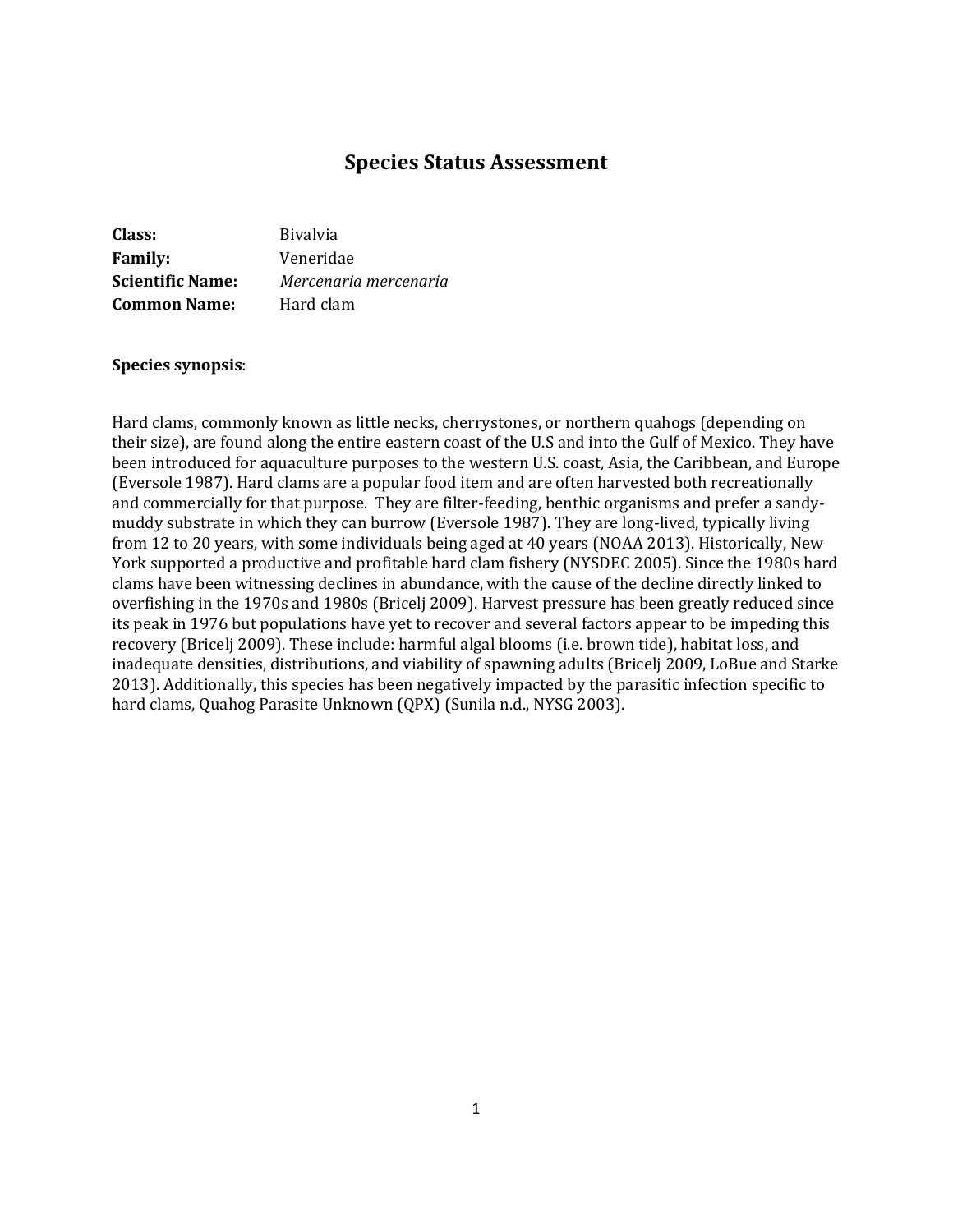## **I. Status**

# **a. Current and Legal Protected Status**

| i.  | Federal                                 | <b>Not listed</b> | Candidate?<br>No.        |     |
|-----|-----------------------------------------|-------------------|--------------------------|-----|
| ii. | <b>New York</b>                         | <b>Not Listed</b> |                          |     |
|     | <b>b.</b> Natural Heritage Program Rank |                   |                          |     |
| i.  | Global                                  | G5                |                          |     |
| ii. | <b>New York</b>                         | <b>NR</b>         | <b>Tracked by NYNHP?</b> | No. |

## **Other Rank:**

## **Status Discussion:**

Recreational and commercial harvesting of hard clams in New York still occurs even though abundance in New York is still low or in decline (see figs. 2 & 3, CTS 2011). Hard clams have not received any state or federal protection status. Additionally, they have received a secure global rank (G5) and are not ranked by New York's Natural Heritage Program.

# **II. Abundance and Distribution Trends**

- **a. North America**
	- **i. Abundance**

| declining _____increasing  | stable | <u>X</u> unknown |
|----------------------------|--------|------------------|
| ii. Distribution:          |        |                  |
| declining ______increasing | stable | $X$ unknown      |
| Time frame considered:     |        |                  |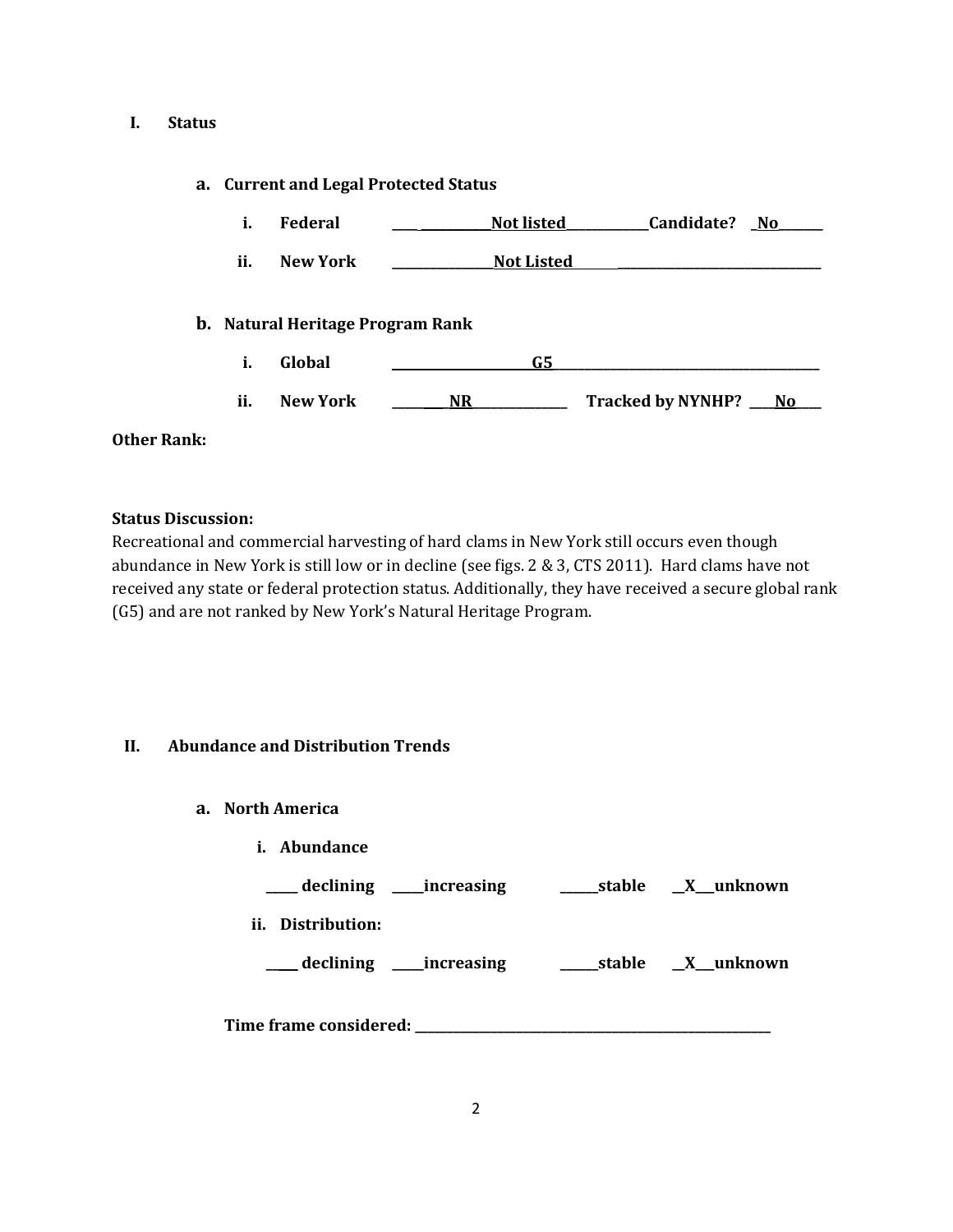- **b. Regional** 
	- **i. Abundance**

| ii. Distribution:                                                                |                 |
|----------------------------------------------------------------------------------|-----------------|
|                                                                                  |                 |
| Time Frame Considered: ____ mid 1900s-present__ ________________________________ |                 |
|                                                                                  |                 |
| c. Adjacent States and Provinces                                                 |                 |
| CONNECTICUT Not Present ______                                                   | No data $\_\_X$ |
| i. Abundance                                                                     |                 |
| ___ declining ___ increasing ___ stable ___ unknown                              |                 |
| ii. Distribution:                                                                |                 |
| ___ declining ___ increasing ___ stable ___ unknown                              |                 |
|                                                                                  |                 |
| MASSACHUSETTS Not Present _______ No data _X___                                  |                 |
| i. Abundance                                                                     |                 |
| ___ declining ___ increasing ___ stable ___ unknown                              |                 |
| ii. Distribution:                                                                |                 |
| ___ declining ___ increasing ___ stable ___unknown                               |                 |
|                                                                                  |                 |
| Listing Status: _________Not Listed____                                          | SGCN?           |

\*Abundance of hard clams in Massachusetts is not well-documented but the Monterey Bay Aquarium recommends hard clams from Massachusetts as a "Best Choice"(Wyer 2012). Based on this analysis it would seem that hard clam populations are stable.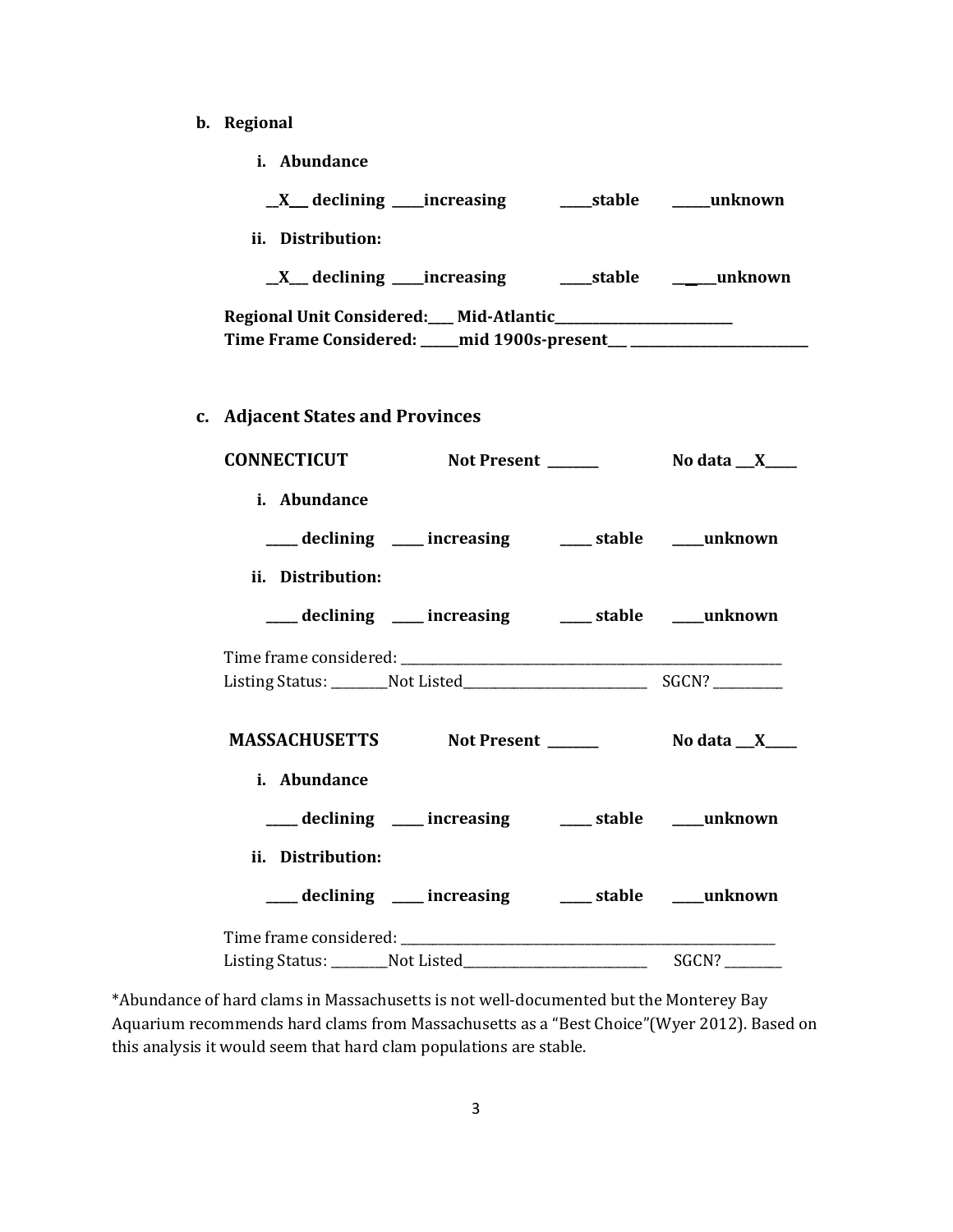|                       | i. Abundance      |                                                              |            |
|-----------------------|-------------------|--------------------------------------------------------------|------------|
|                       |                   | _X__ declining ___ increasing ____ stable ____ unknown       |            |
|                       | ii. Distribution: |                                                              |            |
|                       |                   | _X__ declining ___ increasing ____ stable ___ unknown        |            |
|                       |                   |                                                              |            |
| (Bricelj et al. 2012) |                   |                                                              |            |
|                       |                   |                                                              |            |
|                       | <b>ONTARIO</b>    | Not Present $X_{\text{max}}$ No data $X_{\text{max}}$        |            |
|                       | i. Abundance      |                                                              |            |
|                       |                   | ___ declining ____increasing _____________stable ____unknown |            |
|                       | ii. Distribution: |                                                              |            |
|                       |                   | ___ declining ____increasing _____________stable ____unknown |            |
|                       |                   |                                                              |            |
|                       |                   | PENNSYLVANIA Not Present X No data _____                     |            |
|                       | i. Abundance      |                                                              |            |
|                       |                   | ____ declining ____ increasing ______ stable                 | ___unknown |
|                       | ii. Distribution: |                                                              |            |
|                       |                   |                                                              |            |
|                       |                   |                                                              |            |
|                       |                   |                                                              | SGCN?      |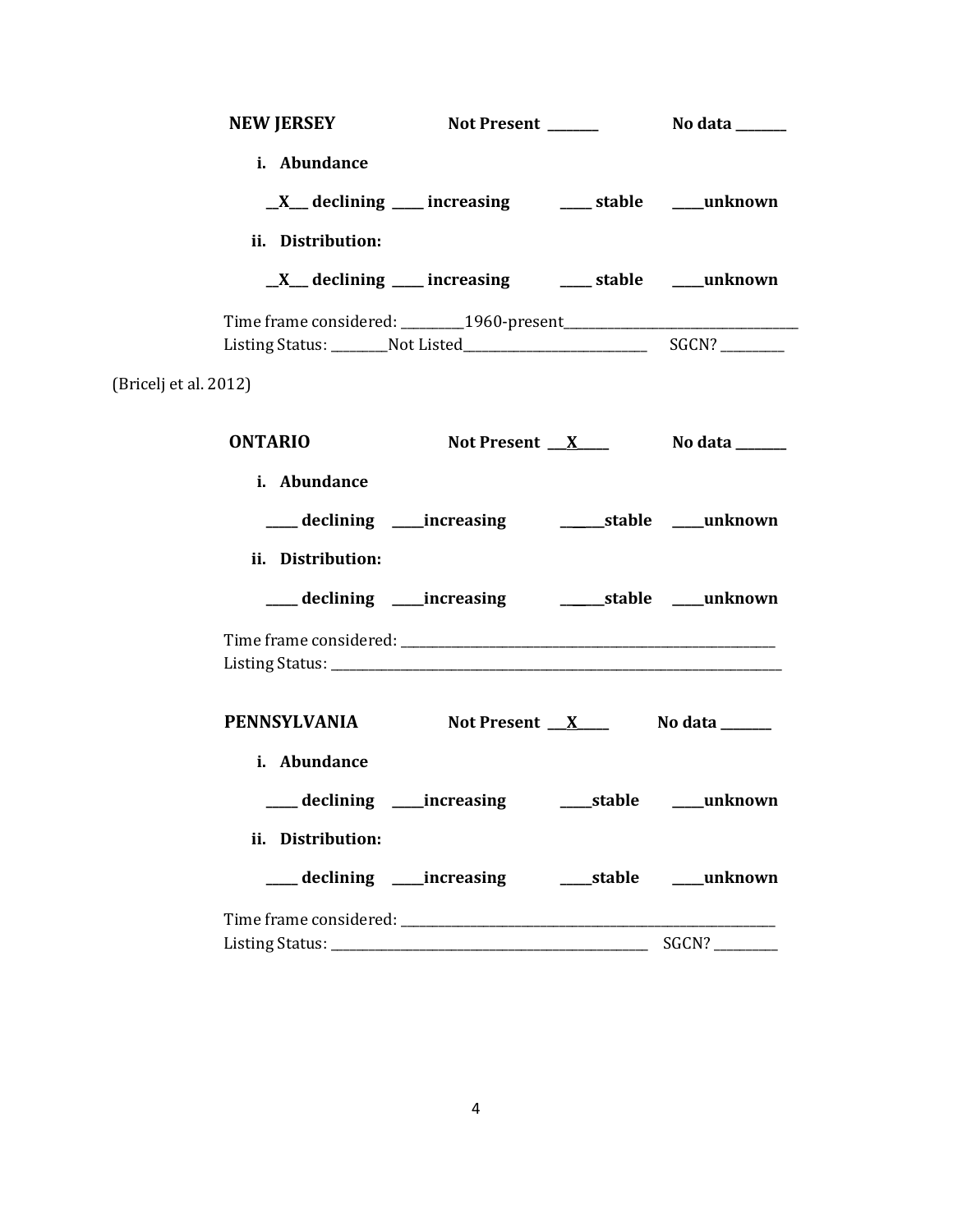| <b>QUEBEC</b>     |                                                              |                             |  |
|-------------------|--------------------------------------------------------------|-----------------------------|--|
| i. Abundance      |                                                              |                             |  |
|                   | ___ declining ____increasing ____________stable _____unknown |                             |  |
| ii. Distribution: |                                                              |                             |  |
|                   | ___ declining ____increasing ____________stable ____unknown  |                             |  |
|                   |                                                              |                             |  |
|                   |                                                              |                             |  |
| <b>VERMONT</b>    |                                                              | Not Present $X$ No data $X$ |  |
| i. Abundance      |                                                              |                             |  |
|                   | ___ declining ____increasing ______stable _____unknown       |                             |  |
| ii. Distribution: |                                                              |                             |  |
|                   | ___ declining ____increasing ______stable ____unknown        |                             |  |
|                   |                                                              |                             |  |
|                   |                                                              |                             |  |

\*The coastwide abundance and distribution trends may be similar to New York, although there is a lack of available information pertaining to these states making it difficult to assess trends with great certainty (J. O'Dwyer, pers. comm.).

| d. NEW YORK                                                       |  | No data $\_\_\_\_\_\_\_\_\_\_\_\_\$ |
|-------------------------------------------------------------------|--|-------------------------------------|
| <i>i.</i> Abundance                                               |  |                                     |
| $\underline{X}$ declining ___ increasing ____ stable ____ unknown |  |                                     |
| ii. Distribution:                                                 |  |                                     |
| $X$ declining increasing $X$ stable $X$ unknown                   |  |                                     |
| Time frame considered: 1980s to present                           |  |                                     |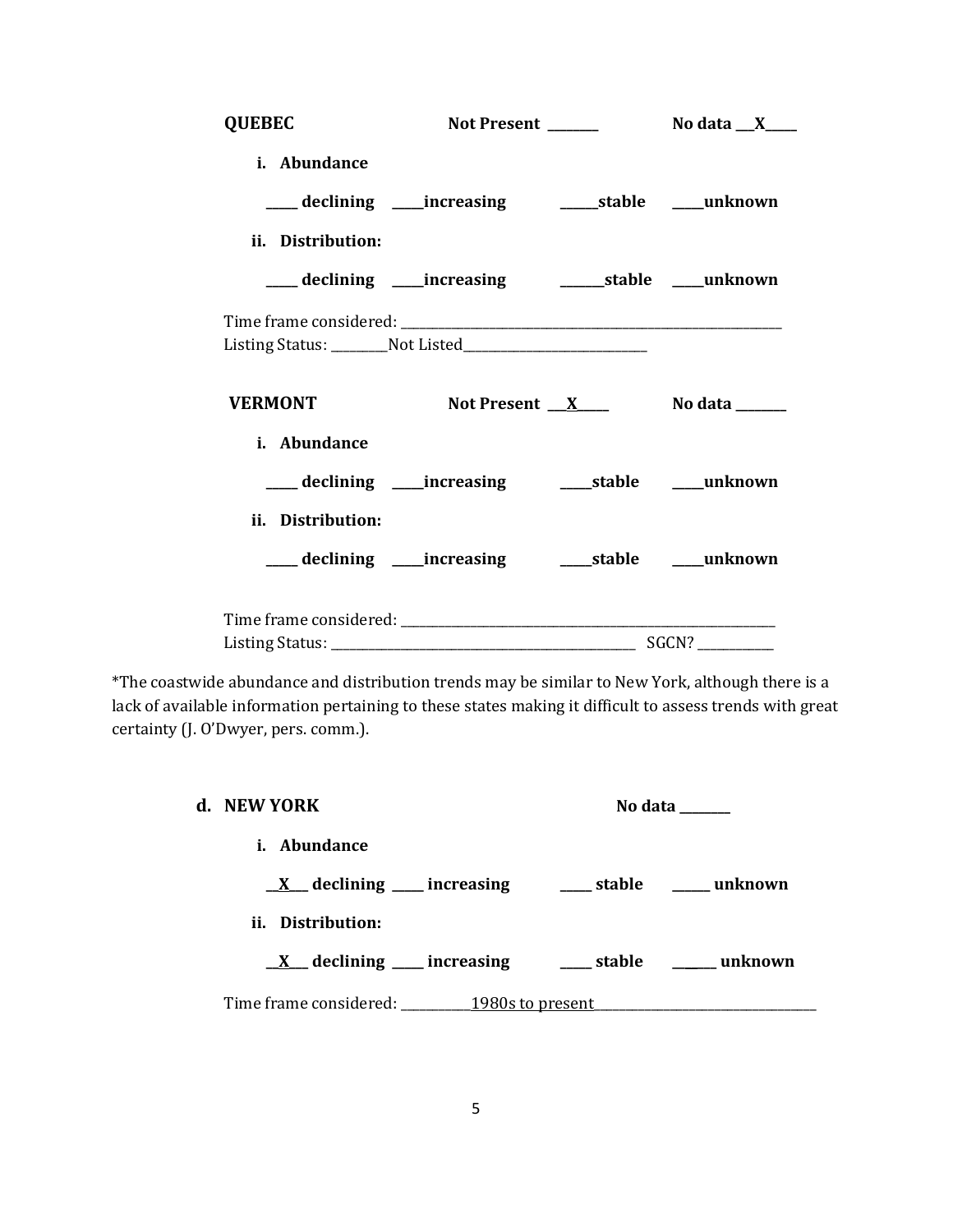#### **Monitoring in New York.**

There are currently no monitoring activities or regular surveys specific to the hard clam that are run by the NYSDEC. The NYSDEC does collect harvest data from shellfish shippers as well as production reports from aquaculturists who grow hard clams and other shellfish. Although not a function of resource management but rather for public safety reasons, the NYSDEC also conducts water quality and biotoxin monitoring to regulate shellfish harvest areas (J. O'Dwyer, pers. comm.). The townships of Islip and Brookhaven, as well as The Nature Conservancy, all conduct abundance surveys in Great South Bay. Islip and Brookhaven begin their surveys in 1977 and 1987, respectively (Islip and Brookhaven n.d.). The Nature Conservancy's monitoring efforts for their restoration project include: "post stocking survival assessments, condition and spawning monitoring, and a large-scale survey of wild clams in the central bay using methods that allow for comparisons with surveys conducted on adjacent town property" (LoBue and Starke 2013).

#### **Trends Discussion:**

Historically, New York State had some of the most productive hard clam populations in the country and Great South Bay (GSB) contributed to a large percentage of New York's landings (CTS 2011, NYSDEC 2005). By the 1960s, after multiple years of good sets, clams had become vastly abundant in GSB. This increase in abundance of hard clams in GSB is possibly attributed to an increase in salinity originating from various inlets as well as a decrease in their natural predators, crabs, by use of DDT (CTS 2011). This increase in clam abundance brought forth a surge of new baymen who wanted to capitalize on the hard clam fishery (CTS 2011). In the mid 1960s, 400,000 bushels of hard clams were harvested from GSB, followed by a peak in 1976 of 700,000 bushels (statewide harvest was 750,000 that year) (CTS 2011, NYSDEC 2005). By 1980 hard clam harvest from GSB was already declining with 340,000 bushels harvested that year (CTS 2011). The decline in abundance of hard clams in GSB has been directly attributed to overfishing during the 1970s and 1980s (Bricelj 2009). This decline in harvest parallels the decline in abundance shown in Islip's and Brookhaven's surveys (see figs. 2 & 3, Bricelj 2009). The statewide harvest of hard clams in 2012 was 129,905 bushels, with only 3,368 bushels coming from GSB. The largest number harvested, 56,929 bushels, came from Oyster Bay and Cold Spring Harbor (harvest area NS2) (NYSDEC 2012).

Despite reduction in fishing pressure after the 1980s, hard clam populations have still been unable to rebound in GSB. Several factors are thought to be affecting their recovery including: brown tide, reduced reproductive success, and predation (Bricelj 2009). One model predicted that with the elimination of all fishing pressure on hard clams, it would still take a decade or more for hard clam densities to be restored to historic levels (Bricelj 2009). The Nature Conservancy has purchased 13,423 acres in GSB that had been previously owned by the now defunct Bluepoints Company, one of the largest hard clam dredging operations on Long Island. This area consists of a 21 square mile, no harvest area with 100 spawner sanctuaries stocked within (LoBue and Starke 2013). The first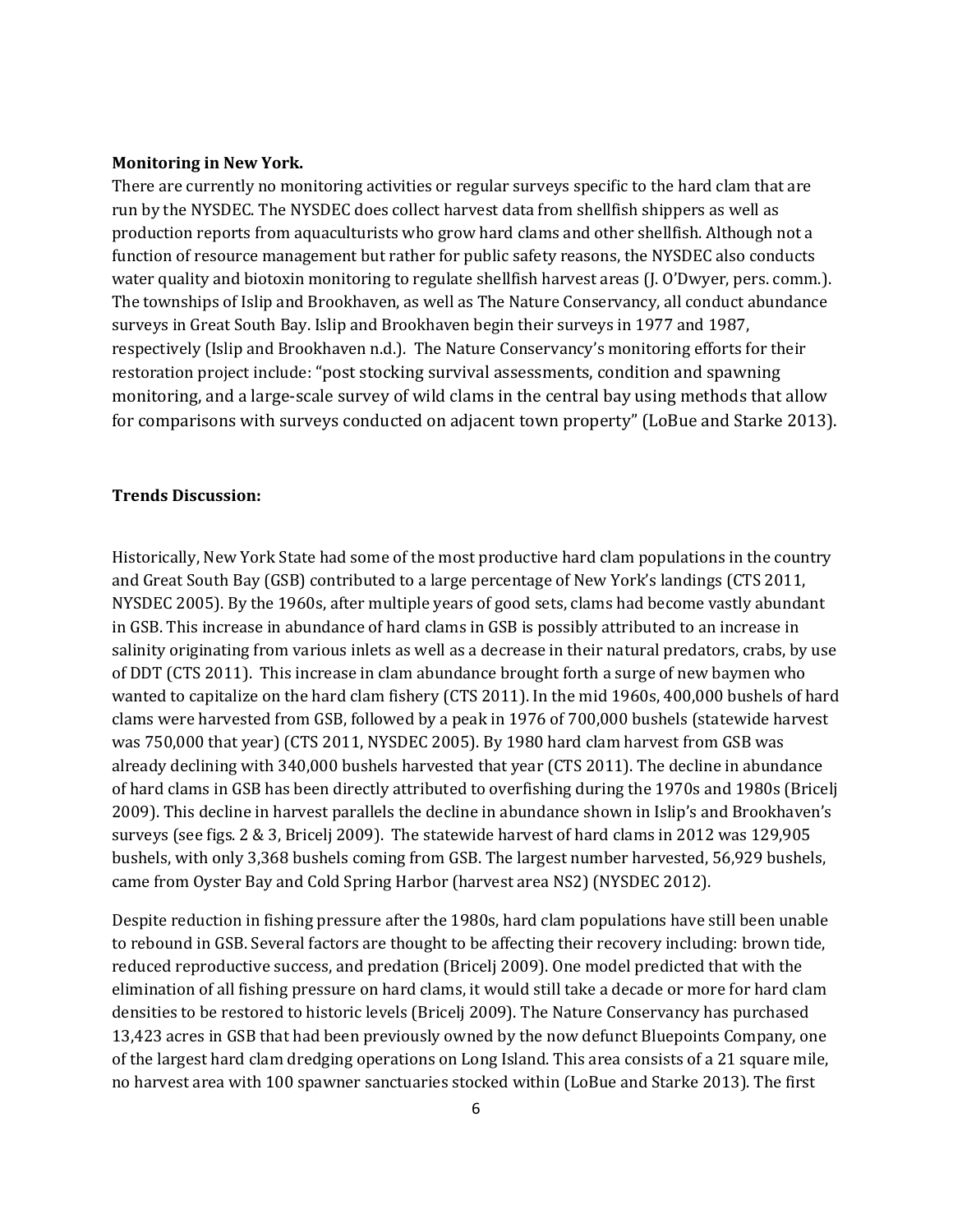four years of this project saw a significant increase in hard clam abundance in GSB, highlighting the efficacy of spawner sanctuaries (LoBue and Starke 2013). However, the strong year class seen in 2007 was unable to survive and thrive after several years of reoccurring HABs (LoBue and Starke 2013). The Nature Conservancy believes that several consecutive years without a HAB will be necessary for stocks to survive and become self-sustaining (LoBue and Starke 2013). The recent breach in Fire Island, caused by Hurricane Sandy in October 2012, could potentially help hard clam populations and the general health of Great South Bay by allowing for a greater exchange of water between the ocean and bay. This in turn will hopefully reduce the number of HABs and improve the conditions in the GSB enough to encourage seagrass growth and survival (LoBue and Starke 2013).

Other areas in New York have witnessed declines in abundance from historic levels, as well, with many of these populations considered stable but low in abundance or still in decline (NYSDEC 2005). Harvest shifted to other areas after the decline in abundance in GSB. Most recently the majority of harvest takes place from the Peconics and North shore bays, including Oyster Bay. Surveys are not conducted in these areas thus no abundance data is available (J. O'Dwyer, pers. comm.).



**Figure 1.** North American distribution of the hard clam, *Mercenaria mercenaria* (FAO 2013).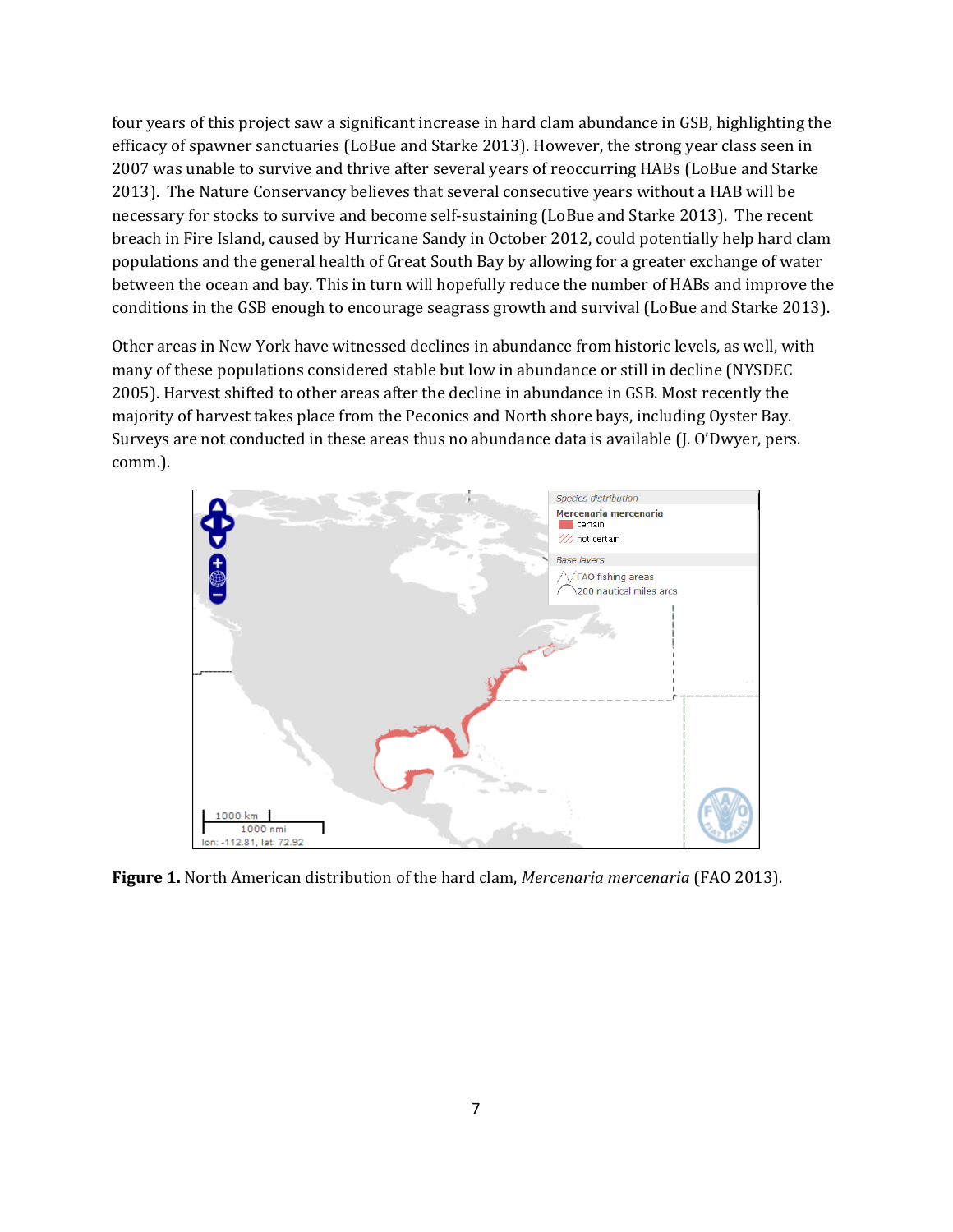

Figure 2. The average number of hard clams per m<sup>2</sup> (legal and sublegal sized clams) in Great South Bay in the Town of Islip (Islip and Brookhaven n.d.)



Figure 3. The mean number of hard clams per m<sup>2</sup> in Great South Bay in the Town of Brookhaven (Islip and Brookhaven n.d.).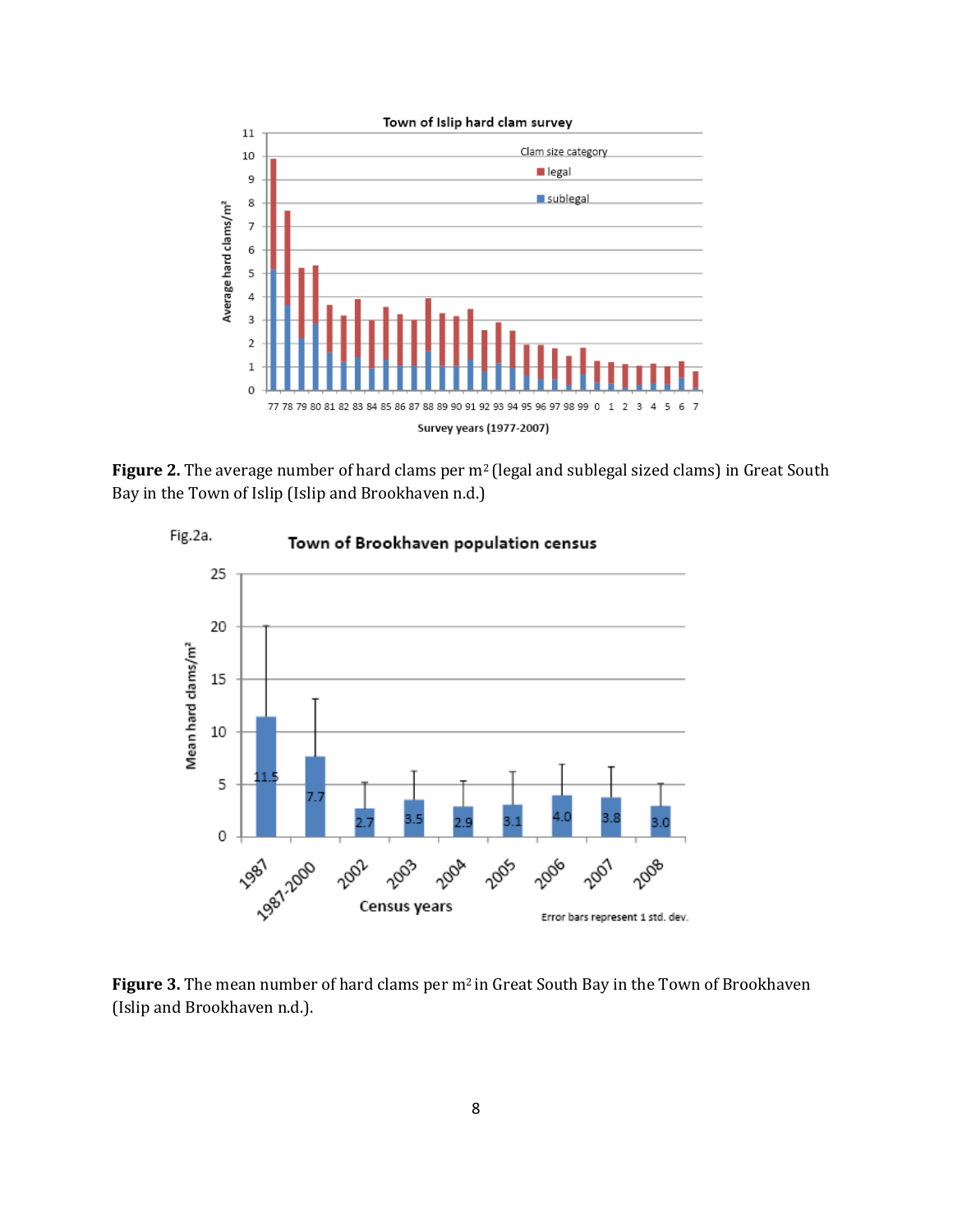#### **III. New York Rarity, if known:**

| <b>Historic</b> | # of Animals | # of Locations % of State |  |
|-----------------|--------------|---------------------------|--|
| prior to 1970   |              |                           |  |
| prior to 1980   |              |                           |  |
| prior to 1990   |              |                           |  |

## **Details of historic occurrence:**

Hard clams historically have been found in most bays in New York ranging from Raritan Bay in Staten Island to Napeague Bay in Montauk, as well as in the Long Island Sound (J. O'Dwyer, pers. comm.).

**Current # of Animals # of Locations % of State**

**\_\_\_\_\_\_\_\_\_\_ \_\_\_\_\_\_\_\_\_\_ \_\_\_\_\_\_\_\_\_\_**

## **Details of current occurrence:**

Hard clams most likely still occur in all bays around Long Island. Harvest in 2012 came from many South Shore bays including but not limited to: Oyster Bay, Great South Bay, Patchogue Bay, Bellport Bay, Narrow Bay, Moriches Bay, Moneybogue Bay, Quantuck Bay, Quogue Canal, and Shinnecock Bay. They also were harvested from the Peconics, Gardiners Bay, Flanders Bay, Napeague Bay, the Long Island Sound, Huntington and Northport Bay, Oyster Bay, Cold Spring Harbor, Hempstead Harbor and other North shore areas (NYSDEC 2012). Raritan Bay has high densities of clams but due to water quality this area is closed to harvest (J. O'Dwyer, pers. comm.).

#### **New York's Contribution to Species North American Range:**

| % of NA Range in New York | <b>Classification of New York Range</b> |  |
|---------------------------|-----------------------------------------|--|
| $\frac{100}{2}$ (endemic) | Core                                    |  |
| $-76-99$                  | $X$ Peripheral                          |  |
| $\frac{1}{2}$ 51-75       | ___ Disjunct                            |  |
| $\frac{26-50}{2}$         | Distance to core population:            |  |
| $\underline{X}$ 1-25      |                                         |  |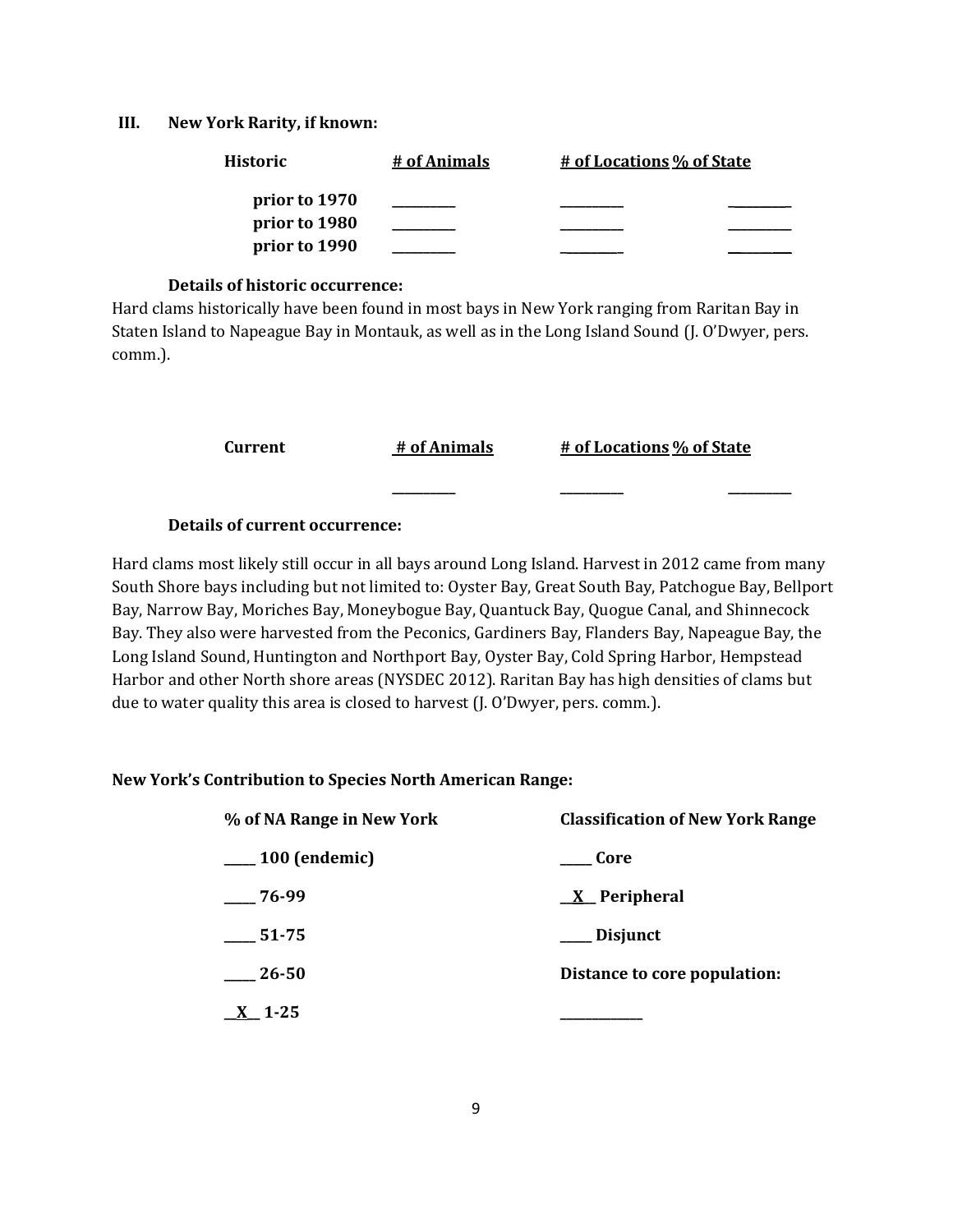# **IV. Primary Habitat or Community Type:**

- **1.** Estuarine, Brackish Intertidal, Aquatic Bed/Benthic Geomorphology, Shellfish Bed
- **2.** Estuarine, Brackish Shallow Subtidal, Aquatic Bed/Benthic Geomorphology, Shellfish Bed

#### **Habitat or Community Type Trend in New York:**

| $\underline{X}$ Declining<br><b>Stable</b>       | ____ Increasing | ___Unknown          |
|--------------------------------------------------|-----------------|---------------------|
| Time frame of decline/increase: 1980s to present |                 |                     |
| <b>Habitat Specialist?</b>                       | Yes             | $\mathbf{X}$<br>No. |
| <b>Indicator Species?</b>                        | X Yes           | No.                 |

## **Habitat Discussion:**

Hard clams naturally occur along the eastern coast of North America from the Gulf of Saint Lawrence, Canada to the northern part of the Gulf of Mexico (Kraeuter 2004). They can burrow up to 15 centimeters below the substrate surface and occur in a variety of substrates including sand flats and eelgrass beds. A bottom that is a mix of sand and mud with shells or other debris present is the preferential habitat (Kraeuter 2004, NOAA 2013). Hard clams can be found in a range of salinities (12 to 30 ppt) but are generally more abundant in salinities that are greater than 15 ppt (Kraeuter 2004). They are found in the intertidal zone out to depths of 15 meters (Eversole 1987). Hard clams have been introduced for aquaculture purposes to the western U.S. coast, the Caribbean, Europe, and parts of Asia (Kraeuter 2004, NOAA 2013).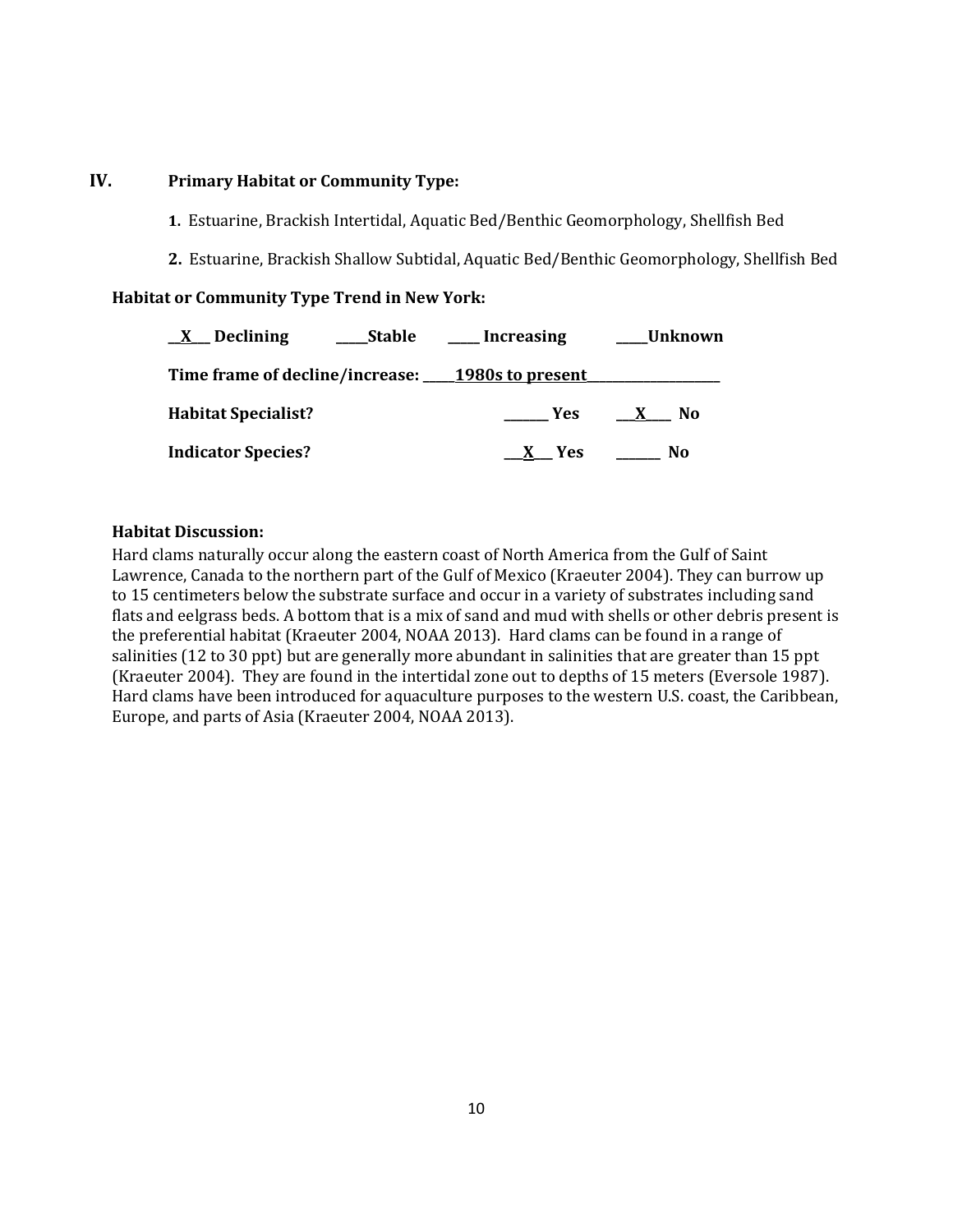- **V. New York Species Demographics and Life History**
	- **\_\_X\_\_\_ Breeder in New York**
		- **\_\_X\_\_\_ Summer Resident**

**\_\_X\_\_\_ Winter Resident**

**\_\_\_\_\_ Anadromous**

**\_\_\_\_\_ Non-breeder in New York**

- **\_\_\_\_\_ Summer Resident**
- **\_\_\_\_\_ Winter Resident**
- **\_\_\_\_\_ Catadromous**
- **\_\_\_\_\_ Migratory only**

**\_\_\_\_\_Unknown**

#### **Species Demographics and Life History Discussion:**

Hard clams are slow-growing and on average live from 12 to 20 years but can live up to 40 years (NOAA 2013). They reach reproductive maturity at around one year but evidence suggests that sexual maturity is more closely linked to size rather than age (NOAA 2013; Eversole 1987). Hard clams begin life as hermaphrodites, having both male and females reproductive organs. However, during this preadult/juvenile sexual phase the clam primarily functions as a male. After the juvenile phase the clam then differentiates into either a male or a female and remains as such throughout its adult life (Eversole 1987). Mature females produce from one to five million eggs during a single spawning event, with several spawning events occurring throughout the year (NOAA 2013). Water temperature and geographic latitude appear to be the primary factors that determine spawning period although other stimuli, such as food availability, may also initiate spawning events (Eversole 1987).

Fertilized eggs develop rapidly and after just ten hours from the time of fertilization the embryos hatch from the gelatinous eggs. The planktonic larvae then undergo several unshelled stages followed by several shelled stages (Eversole 1987). After the clams are about six to 20 days old, they begin to metamorphose into their adult benthic form (Kraeuter 2004). They attach to the sediment by means of a byssal thread and develop a calcified shell within another few days (Kraeuter 2004). Growth rates of clams can vary and appear to depend on a mixture of environmental, genetic, and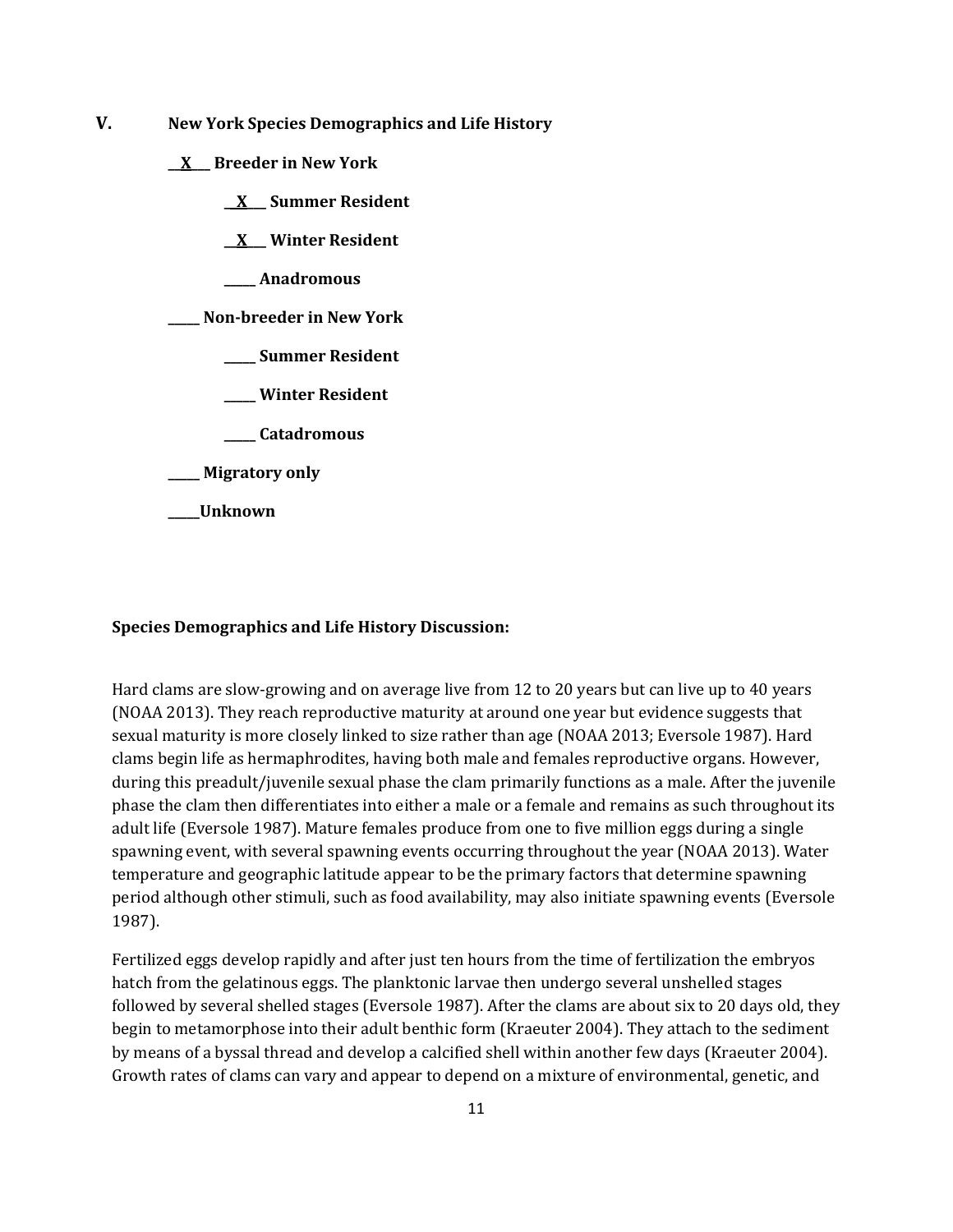physiological factors (Eversole 1987). Below 5°C, hard clams are considered "dormant" and optimal growth occurs in waters ranging from 18 to 25°C (Kraeuter 2004).

Small hard clams are vulnerable to predation by crabs and gastropods (Mackenzie 1977). Predation from these organisms decreases as the clams become larger and their shells harder (Mackenzie 1977). Lobsters and larger snails, along with some fish and birds prey on adult hard clams (Kraeuter 2004).

# **VI. Threats:**

Brown tide, caused by the alga, *Aureococcus anophagefferens* has been shown to affect the mortality and growth rates of hard clams in Long Island waters. During a brown tide bloom, juvenile clams experienced increased cumulative mortality and exhibited no measurable growth. However, the clams that survived the brown tide event showed rapid growth up to four weeks after the bloom, demonstrating that clams can potentially recover from these events (Greenfield and Lonsdale 2002). In addition to affecting juvenile clams, brown tides have also been shown to impact the condition and spawning of adults as well as the survival and growth of larvae (LoBue and Starke 2013). Increased incidences of harmful algal blooms (HAB), including brown tide can decrease the abundance of eelgrass, *Zostera marina* due to decreased light availability (Dennison et al. 1989). Peterson *et al.* (1984) showed that in eelgrass beds the average size of zero, one, and two year-class hard clams, along with the density of clams, was significantly higher when compared to sand flats. A possible explanation for this occurrence is that decreased water velocity occurs along the bottom of eelgrass beds trapping particulates which *M. mercenaria* can then feed upon. This increased concentration of nutrients in the water and sediment around eelgrass beds was further demonstrated through they study of sediment core samples (Peterson et al. 1984). The conservation of eelgrass habitats in New York waters is an important factor when considering the growth and survival of hard clams.

Quahog Parasite Unknown (QPX), a protozoan parasite specific to hard clams, is one threat currently facing hard clam populations along the eastern coast of the U.S (Sunila n.d). This parasite causes an intense inflammatory response in the clams' tissues and can eventually cause mortality if the parasite proliferates (Sunila n.d.). In 2002, a large die-off of hard clams due to QPX occurred in the Raritan Bay. At the time the Raritan Shellfish Transplant Program (which transplanted clams from the Raritan Bay to the eastern end of Long Island) was immediately stopped in order to protect the eastern clam populations (Sunila n.d., Branca and Zawacki n.d.). QPX is believed to be an opportunistic parasite, taking advantage of clams that may be experiencing physiological stress caused by environmental factors, and is ubiquitous in areas of high salinity; however, cause of QPX and its life history strategies are currently debated amongst researchers (NYSG 2003, Sunila n.d.). Further research is needed in order to better protect hard clam populations from this disease. Additionally, the combined effect of HAB's and QPX on hard clams should be further studied (Hegaret et al. 2010).

Ocean acidification as a consequence of increasing concentrations of carbon dioxide  $(CO<sub>2</sub>)$  is a problem for organisms that synthesize calcium carbonate exoskeletons and shells, including the hard clam (Barrett et al. 2011). When studied under the concentrations of  $CO<sub>2</sub>$  that are projected to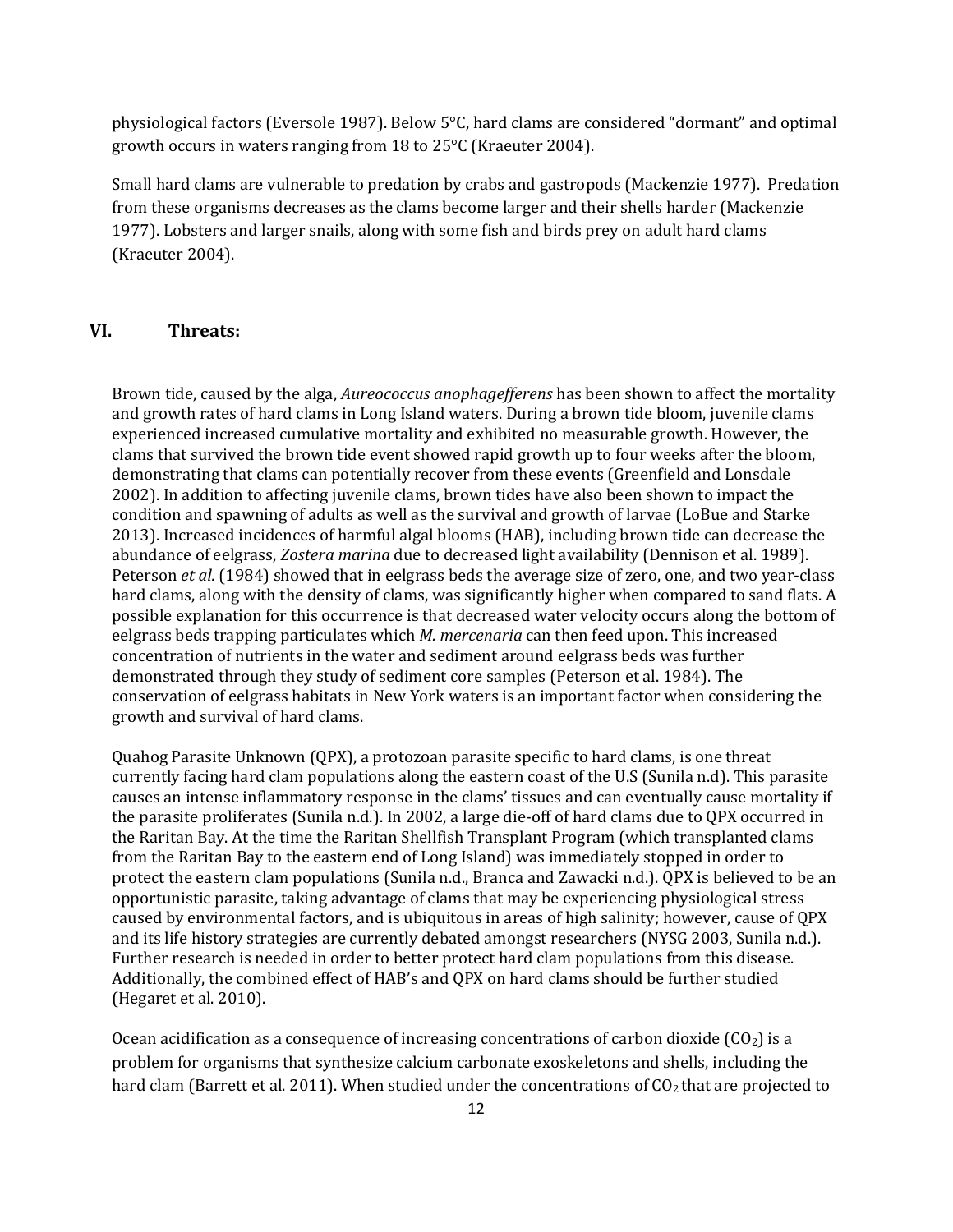occur in the future, *M. mercenaria* experienced delayed metamorphosis and decreased larval survivorship and size (Talmage and Gobler 2009). It is hypothesized that those bivalves which are able to survive and adapt will have decreased shell strength, potentially making them more vulnerable to predation and disease and ultimately making it difficult to rebuild wild stocks in the Long Island Sound (Barrett et al. 2011).

## **Are there regulatory mechanisms that protect the species or its habitat in New York?**

**\_\_\_\_\_\_\_ No \_\_\_\_\_ Unknown \_\_\_X\_\_\_ Yes**

New York currently has in place several regulations regarding the recreational and commercial harvesting of hard clams. Hard clams may be taken all year long but only from areas which have been designated as certified for shellfish harvest. Recreational marine shellfish harvest requires no permit. The recreational limit is 100 clams per day, however, no more than one bushel per day (combined volume) of oysters, clams, and mussels is allowed. Size restrictions allow for the taking of hard clams that have a one inch thickness or greater across the hinge. There is no commercial limit per day and any number is allowed to be taken. Rakes and tongs are permitted gear but must meet size specifications. Harvesting by mechanical means is prohibited. Local towns may require additional permits or licenses, and may also have size, gear, daily limit, and seasonal restrictions as well (NYSDEC 2013).

# **Describe knowledge of management/conservation actions that are needed for recovery/conservation, or to eliminate, minimize, or compensate for the identified threats:**

Several actions must be taken if there are to be healthy, self-sustaining stocks of hard clams in New York. The establishment of spawner sanctuaries and no harvest areas can increase the chances of successful fertilization. Transplanting of adults to key areas can help also increase chances of fertilization, while planting of seed will help build future year classes. Overall, ensuring the survival of these transplants, hatchery seed, and wild seed is necessary if restoration efforts are to be successful. As populations recover, protection from overharvest is key in order to maintain an adequately abundant and densely distributed adult spawning stock--one of the requirements for successful recruitment (LoBue and Starke 2013). However, simply reducing harvest pressure has not resulted in any significant rebound in abundance and it has been found that the individual spawning adults must also be in good condition (LoBue and Starke 2013). Conditioning appears to be related to the availability of high quality food. Less than average condition and spawning of hard clams occurs when small microplankton (i.e. brown tide) has been present during critical times (LoBue and Starke 2013). Mitigating the effects of nutrient loading into Great South Bay and other bodies of water in New York, will help stop HABs, reestablish optimal phytoplankton assemblages (clam's food), and help with the recovery and survival of eelgrass habitats. Additionally, QPX research must continue in order to better understand its life history, distribution trends, and its ultimate effects on hard clams.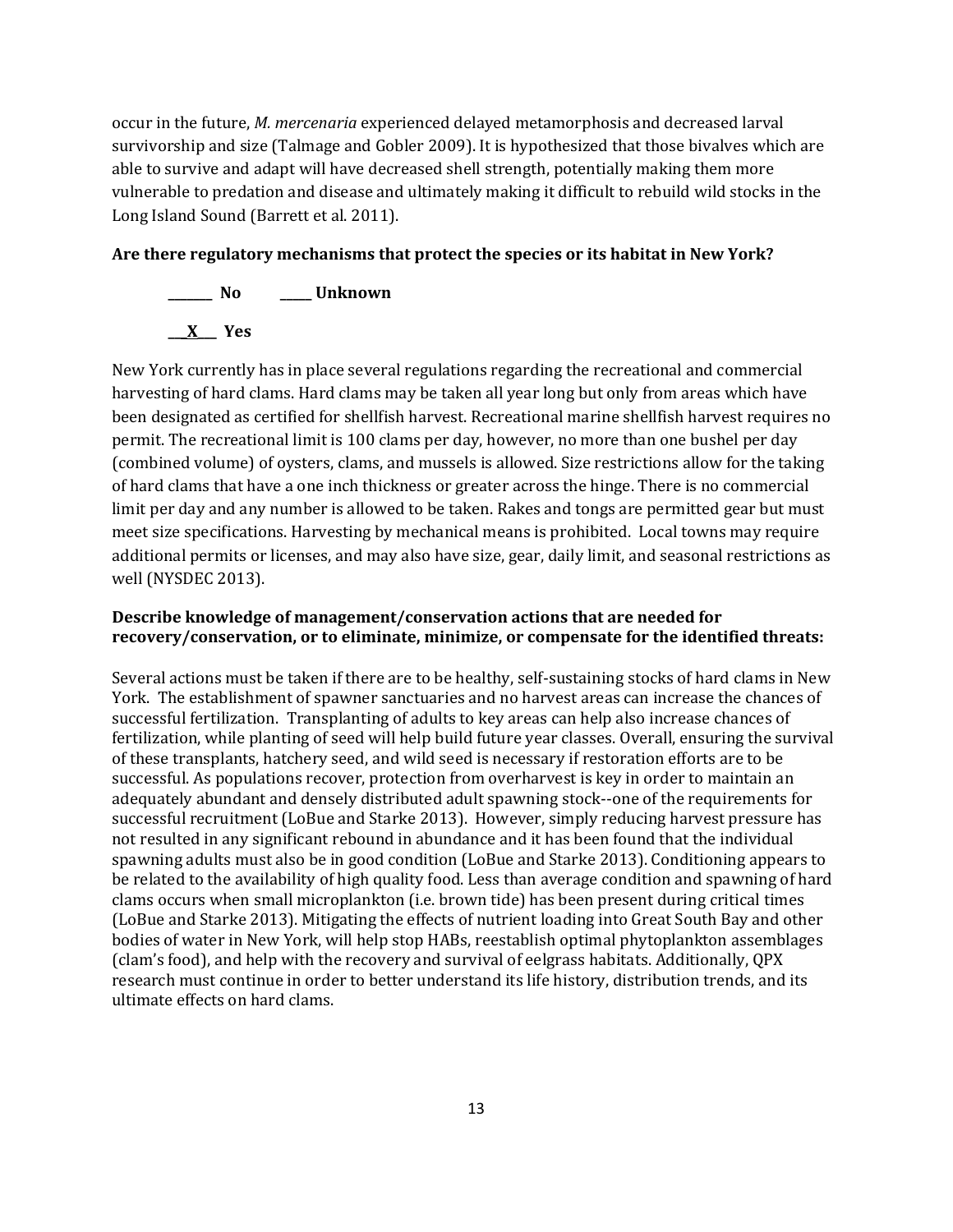## **VII. References**

- Barrrett, J., J. Rose, S. Deonarine, A. Clemetson, J. Pagach, M. Parker, M. Tedesco. 2011. Sentinel Monitoring for Climate Change in the Long Island Sound Estuarine and Coastal Ecosystems of New York and Connecticut. 139 pp.
- Branca, B.A., and L. Zawacki. n.d. Taking the "X" out of QPX Disease. http://www.seagrant.sunysb.edu/Images/Uploads/PDFs/themeareas/Fisheries/F07- Taking%20the%20\_X\_%20Out%20of%20QPX%20Disease.pdf. Accessed 7 June 2013.
- Bricelj, V. M. 2009. The Hard Clam Research Initiative: Factors Controlling *Mercenaria mercenaria*  Populations in South Shore Bays of Long Island, NY. New York Sea Grant, Report NYSGI-T-09-001.
- Bricelj, V.M., J.N. Kraeuter, and G. Flimlin. 2012. Status and Trends of Hard Clam, *Mercenaria mercenaria*, Shellfish Populations in Barnegat Bay, New Jersey. Prepared for the Barnegat Bay Partnership. 143 pp.
- Cashin Technical Services, Inc. (CTS). 2011. Technical Report: Great South Bay Hard Clam Restoration Plan Technical Assistance to the Work Group. Prepared for: The Nature Conservancy. 101 pp.
- Dennison, W.C., G.J. Marshall, and C. Wigand. 1989. Effect of "Brown Tide" Shading on Eelgrass (*Zostera Marina* L.) Distributions. Coastal and Estuarine Studies. 35:675-692.
- Eversole, A.G. 1987. Species profiles: life histories and environmental requirements of coastal fishes and invertebrates (South Atlantic)—hard clam. U.S. Fish Wildl. Serv. Biol. Rep. 82(11.75). U.S. Army Corps of Engineers, TR EL-82-4.
- Food and Agriculture Organization of the United Nations (FAO). 2013. Species Fact Sheet: *Mercenaria mercenaria* (Linnaeus, 1758). http://www.fao.org/fishery/species/3547/en. Accessed 28 May 2013.
- Greenfield D. and D. Lonsdale. 2002. Mortality and growth of juvenile hard clams *Mercenaria mercenaria* during brown tide. Marine Biology. 141(6):1045-1050.
- Hegaret, H., R.M. Smolowitz, I. Sunila, S. Shumway, J. Alix, M.Dixon, and G.H. Wikfors. 2010. Combined effects of a parasite, QPX, and the harmful-alga, *Prorocentrum minimum* on northern quahogs, *Mercenaria mercenaries.* Marine Environmental Research. 69(5):337- 344.
- Islip and Brookhaven Townships. n.d. Great South Bay population abundance for Islip and Brookhaven Township hard clam abundance surveys.
- Kraeuter, J.N. 2004. Cultured Aquatic Species Information Programme. Mercenaria mercenaria. Cultured Aquatic Species Information Programme. In: *FAO Fisheries and Aquaculture Department* [online]. Accessed 28 May 2013.